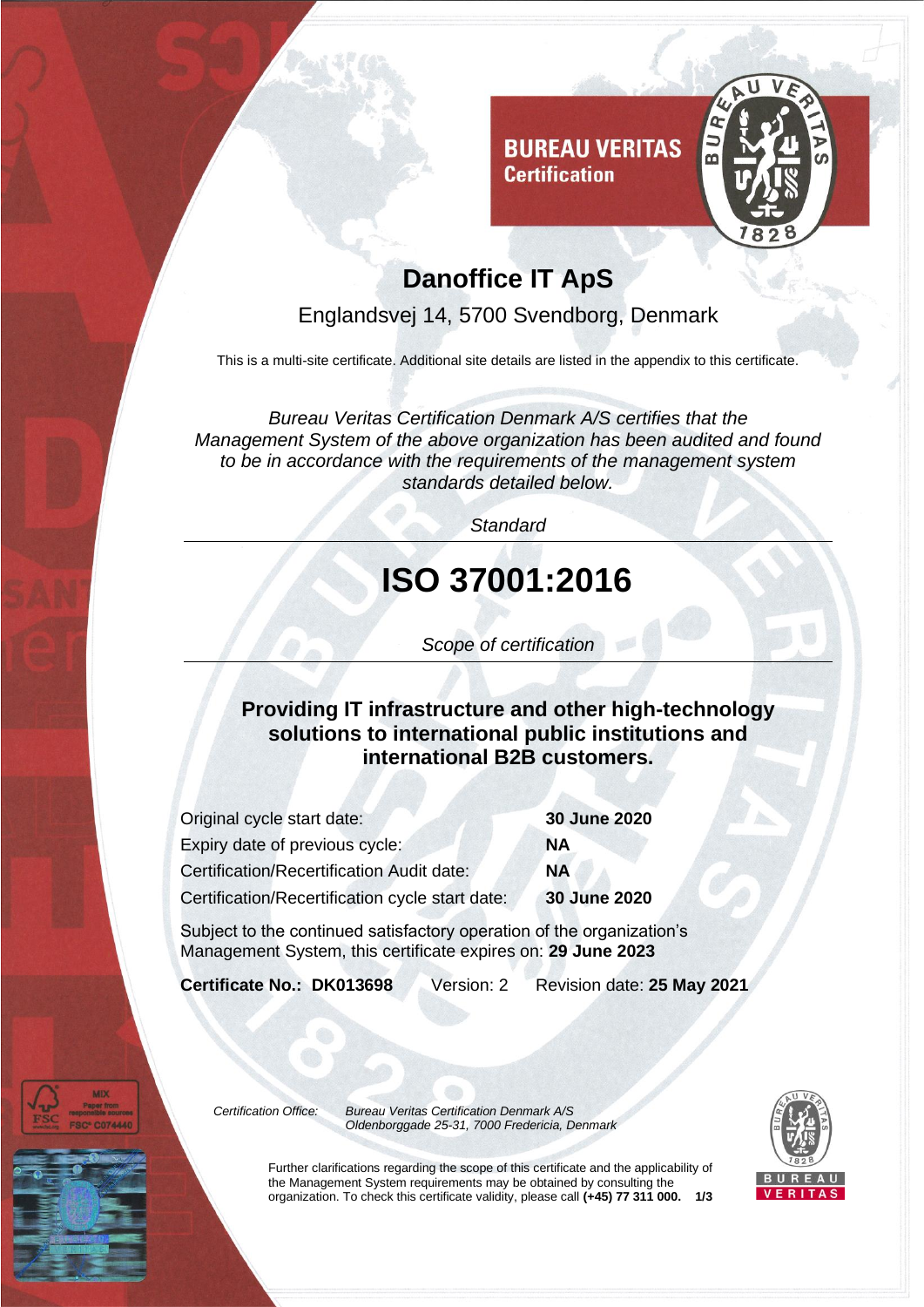

### **Danoffice IT ApS**

*Standard*

## **ISO 37001:2016**

*Scope of certification*

#### **Providing IT infrastructure and other high-technology solutions to international public institutions and international B2B customers.**

| <b>Site Name/location:</b>                     | <b>Site Address:</b>                                                                   | Site Scope:                                                                                                                                                                     |
|------------------------------------------------|----------------------------------------------------------------------------------------|---------------------------------------------------------------------------------------------------------------------------------------------------------------------------------|
| Danoffice IT ApS<br>(Head Office)              | Englandsvej 14,<br>5700 Svendborg,<br>Denmark                                          | Providing IT infrastructure and other high-<br>technology solutions to international public<br>institutions and international B2B customers.                                    |
| Danoffice IT ApS<br>(Site 1, Stock, logistic)  | Finlandsvej 12,<br>5700 Svendborg,<br>Denmark                                          | Handling of goods and logistics to provide<br>IT infrastructure and other high-technology<br>solutions to international public institutions<br>and international B2B customers. |
| Danoffice IT Inc<br>(Site 2, Sales Florida)    | Hunt Industrial Park.<br>15430 Country<br>Road 565A,<br>Suite C, Groveland,<br>Florida | Sales of IT infrastructure and other high-<br>technology solutions to international public<br>institutions and international B2B customers.                                     |
| Danoffice IT S.A. Z.A<br>(Site 3, sales Swiss) | Location La Piéce 5<br>Bat A6 2sd Floor<br>1180 Rolle,<br>Switzerland                  | Sales of IT infrastructure and other high-<br>technology solutions to international public<br>institutions and international B2B customers.                                     |

**Certificate No.: DK013698** Version: 2 Revision date: **25 May 2021**



*Certification Office: Bureau Veritas Certification Denmark A/S Oldenborggade 25-31, 7000 Fredericia, Denmark*



Further clarifications regarding the scope of this certificate and the applicability of the Management System requirements may be obtained by consulting the organization. To check this certificate validity, please call **(+45) 77 311 000. 2/3**